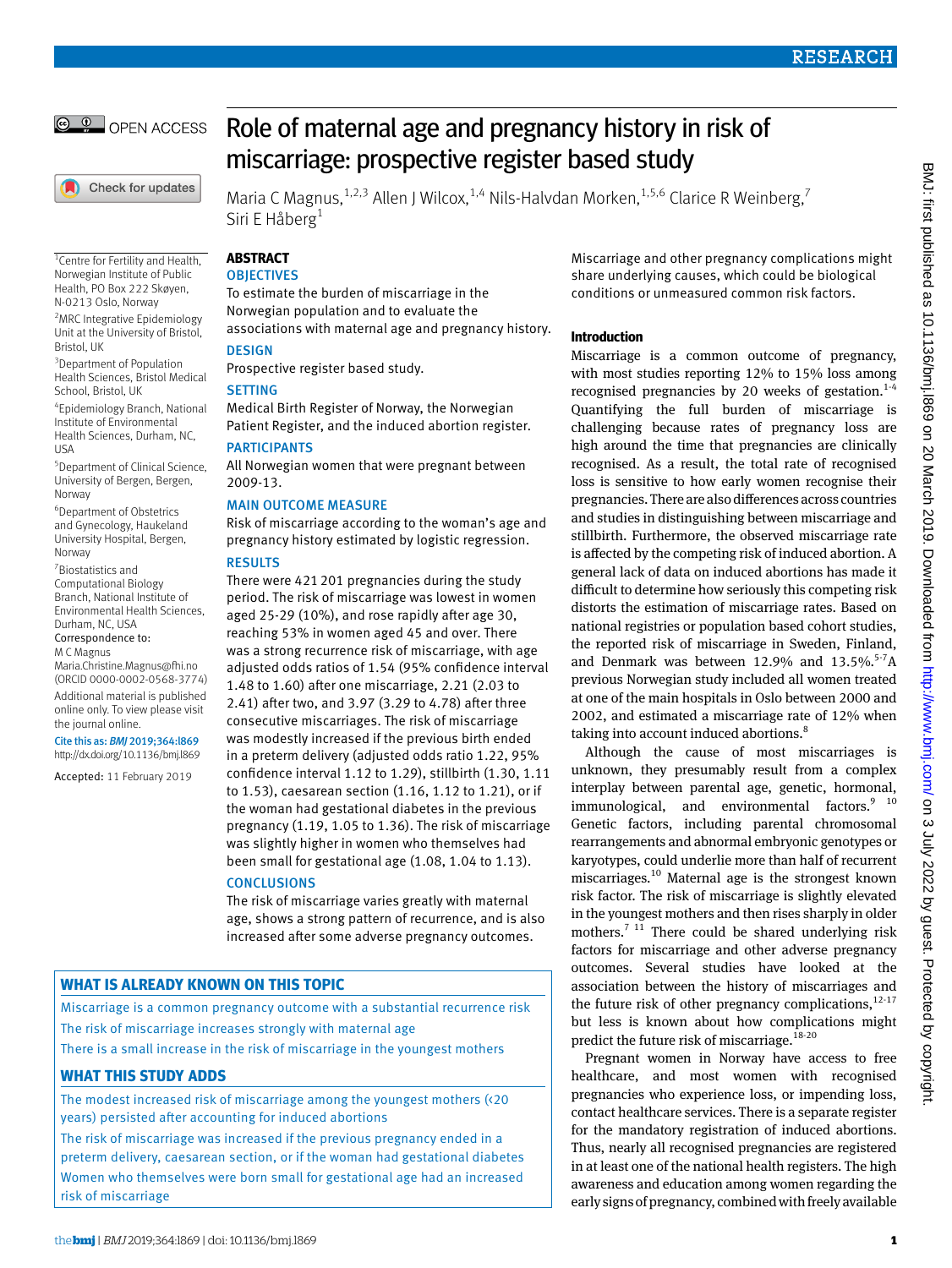healthcare and mandatory registration systems, make Norway a favourable setting for studying the risk of miscarriage.

The aim of the current study was to estimate the rate of miscarriage among Norwegian women and to evaluate the association with age and pregnancy history.

#### **Methods**

The study population consisted of all registered pregnancies in Norway between 2009 and 2013, excluding ectopic pregnancies. Information on pregnancies came from three national health registries: the Medical Birth Register of Norway (established in 1967), the induced abortion register (established in 1979), and the Norwegian Patient Register (established in 2008). The birth register includes information on all deliveries and fetal losses after 12 gestational weeks. The mandatory abortion register contains anonymous information from all healthcare providers that perform induced abortions. We used this register to obtain information about the frequency of induced abortions according to maternal age and gestational week of the procedure. The patient register provides information on all women in contact with specialist healthcare services during pregnancy, which provides the opportunity to identify losses before 12 weeks that are not captured in the birth register. We linked information on live births and fetal deaths identified through the birth register and the patient register by using unique personal identification numbers.

### Pregnancy outcomes and identification of unique pregnancies

We identified live births and fetal deaths after 12 gestational weeks from the birth register. In the birth register, a fetal death at 20 gestational weeks or later, or with a birthweight of 500 g or more, was considered a stillbirth. Fetal deaths before 20 gestational weeks with a birthweight of less than 500 g were considered a miscarriage. To the extent possible, we have identified miscarriage as losses between 6 and 20 weeks, with exceptions as noted in this paragraph. The patient register did not record the gestational age at the time of the miscarriage, but we assume that all miscarriages identified in the patient register occurred before 12 completed gestational weeks, as they would otherwise have been recorded in the birth register. Hospital discharges in the patient register are coded according to ICD-10 (international classification of diseases, 10th revision). We included the following ICD-10 codes to capture early miscarriages: hydatidiform mole (O01); blighted ovum and non-hydatidiform mole (O02.0); missed abortion (O02.1); other specified abnormal products of conception (O02.8); abnormal product of conception, unspecified (O02.9); spontaneous abortion (O03); and threatened abortion (O02.0). Pregnancies in the patient register are not registered with unique pregnancy identification numbers, and follow-up visits during the same pregnancy could produce multiple registrations. Therefore, we

took steps to ensure that records reflected unique pregnancies. Firstly, we required a minimum of 6 weeks (42 days) between two successive records of miscarriage to consider them distinct pregnancies. Secondly, we required that a record of a miscarriage in the patient register should be at least 6 weeks after a registered pregnancy to the same women in the birth register. Thirdly, we excluded registered miscarriages that occurred in the gestational period of a registered pregnancy to the same woman in the birth register. In the case of multiple fetuses, the outcome was regarded as a live birth if all deliveries resulted in live births, as a miscarriage if there was at least one miscarriage but no stillbirth, and as a stillbirth if at least one of the deliveries resulted in a stillbirth. A multiple birth could thus result in both a miscarriage and a stillbirth, but only if there was a discrepancy in birthweight between the fetuses.

#### Pregnancy history

For the analysis of previous pregnancy outcomes, women were categorized as having no previous pregnancy, live birth, stillbirth, miscarriage, or neonatal death. Neonatal death was defined as death in the first 28 days after delivery. Women with previous deliveries outside of Norway have missing records for these pregnancies in the birth register (3%). The registered parity reveals if a woman has any missing birth records. Information on previous pregnancies was most likely to be missing if the current pregnancy ended in live birth (eTable 1). We also obtained information on complications in the previous live birth pregnancy, including preterm delivery (<37 gestational weeks), post-term delivery (≥42 gestational weeks), small for gestational age, large for gestational age, pre-eclampsia, gestational diabetes, and delivery by caesarean section. Small for gestational age was defined as a birthweight below the 10th centile, and large for gestational age as a birthweight above the 90th centile, according to sex and gestational week specific birthweight distributions. Delivery by caesarean section was further subdivided into emergency (acute), planned (elective), or unspecified.

For women born in Norway (75% of our population), we also obtained information from the birth register on the conditions of the woman's own birth. These included whether the woman herself was delivered preterm, small for gestational age, large for gestational age, or in a pregnancy with pre-eclampsia.

## Statistical analysis

We calculated the rate of miscarriages as the number of miscarriages in all ongoing pregnancies in each gestational week. An induced abortion that occurs at a gestational age when most miscarriages would have already occurred should be in the denominator at least as a partial count, or otherwise the apparent rate of miscarriage will be inflated. In the absence of data on the gestational week of induced abortion (which is rarely available), there is no precise way to take the induced abortions into account. One practical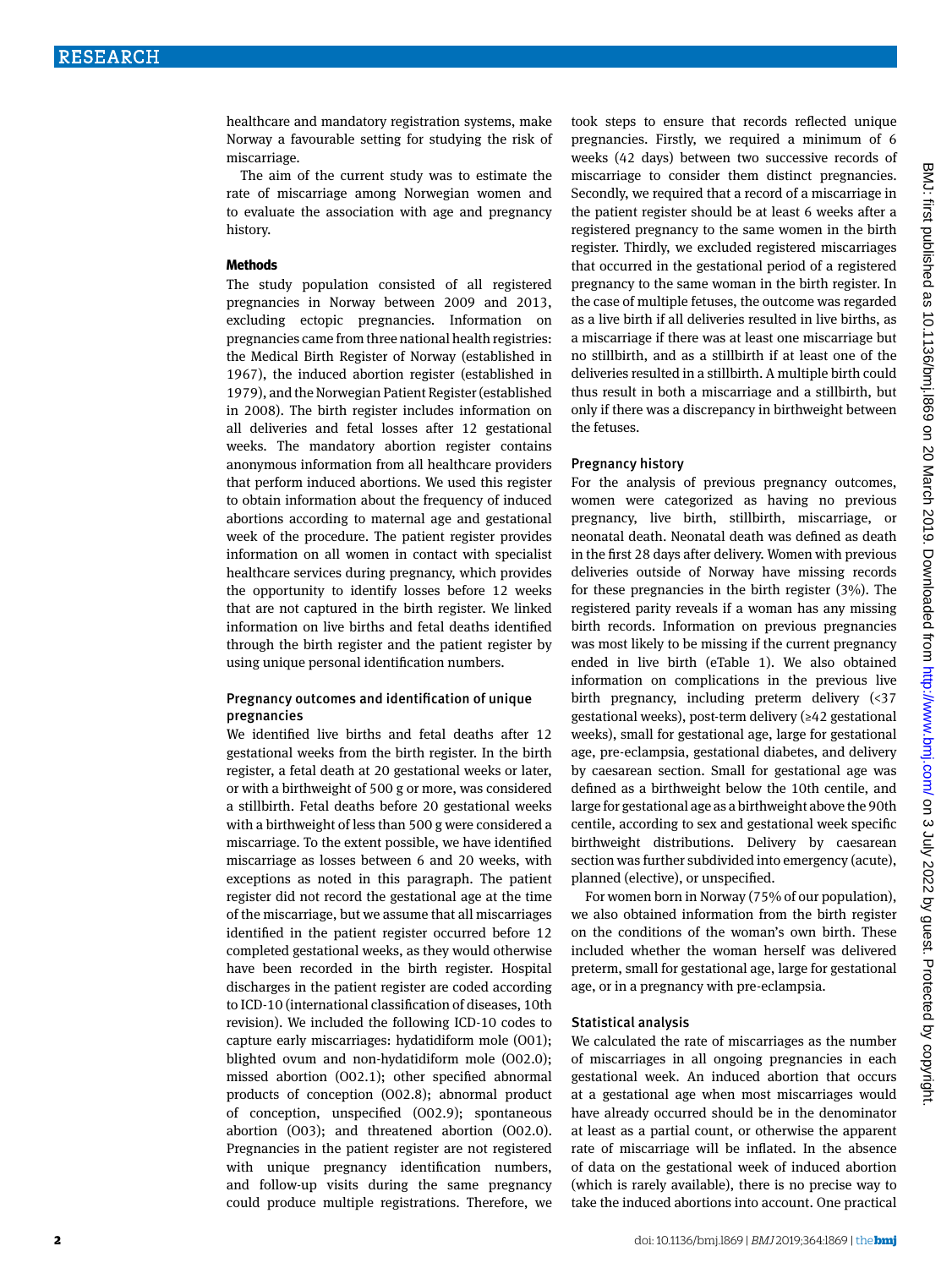approach that has been suggested is to include half of the induced abortions in the denominator.<sup>21</sup>

The Norwegian data provide distributions by gestational week for all induced abortions according to maternal age, which allowed us to directly estimate the number of pregnancies that would have resulted in a miscarriage if the pregnancy had not been terminated. Because the Norwegian data do not include information on gestational age for miscarriages, we applied rates of gestational week specific risk of miscarriage derived from a population with miscarriage rates similar to those in Norway.<sup>22</sup> We subsequently estimated the risk of miscarriage by adding to the numerator the estimated number of induced abortions that would have ended in a miscarriage, and including in the denominator all pregnancies ending in induced abortions (see the online supplement for details).

The majority of induced abortions in Norway occurred soon after recognition of pregnancy, so that our correction for induced abortions made only a very small difference in the estimated overall risk of miscarriages. This was also true when we calculated the age associated risk of miscarriage, for which there were large differences in the occurrence of induced abortions by maternal age. With this reassurance that the early induced abortions in Norway produce little distortion in the risk of miscarriage, we excluded induced abortions from the remaining analyses.

We calculated the odds ratio of miscarriage according to pregnancy history by logistic regression, using cluster variance estimation to account for women with multiple pregnancies during the study period. To evaluate the recurrence risk of miscarriage, we examined the risk among women who had one, two, and three previous consecutive miscarriages, as compared with the risk of miscarriage in women having their first pregnancy. Given the strong and non-linear influence of maternal age on the risk of miscarriage, the multivariable model adjusted for both age and age squared.<sup>7</sup> We conducted a sensitivity analysis of the risk according to the outcome of the previous pregnancy adjusting for interpregnancy interval, where

we assigned all miscarriages to have a gestational age of 8 weeks. We also conducted a sensitivity analysis of the risk according to complications in the previous pregnancy where we adjusted for maternal smoking during the previous pregnancy, for the approximately 80% of pregnancies with this information available. All analyses were conducted by using Stata version 14 (Statacorp, College Station, TX).

#### Patient and public involvement

No patients were involved in setting the research question or the outcome measures, nor were they involved in developing plans for recruitment, design, or implementation of the study. No patients were asked to advise on interpretation or writing up of results. There are no plans to disseminate the results of the research to study participants or the relevant patient community.

#### **Results**

Figure 1 shows that there were 421201 pregnancies registered in Norway between 2009 and 2013. Among these, 299178 resulted in live birth, 1317 in stillbirth, 43803 in miscarriage, and 76903 in induced abortion. After correcting for induced abortions, the overall risk of miscarriage was 12.8%. We show the proportion of miscarriages at <12 gestational weeks, <14 gestational weeks, <20 gestational weeks, <22 gestational weeks, and <24 gestational weeks in eTable 2.

## Age specific risk of miscarriage

Table 1 shows that the risk of miscarriage varied substantially across age groups. Figure 2 shows that the age associated risk of miscarriage has a J shaped pattern. The risk of miscarriage was lowest among women aged 25-29 (9.8%), with the absolute lowest risk at age 27 (9.5%), and the highest risk at age 45 and over (53.6%). The youngest mothers (<20 years) had a risk of 15.8%. Table 1 shows that adjusting for induced abortions modestly decreased the risk of miscarriage for the oldest and youngest women, with scarcely any change in the total risk.



Fig 1 | Pregnancies identified in the Medical Birth Register of Norway (MBRN), the induced abortion register, and the Norwegian Patient Register (NPR) between January 2009 and December 2013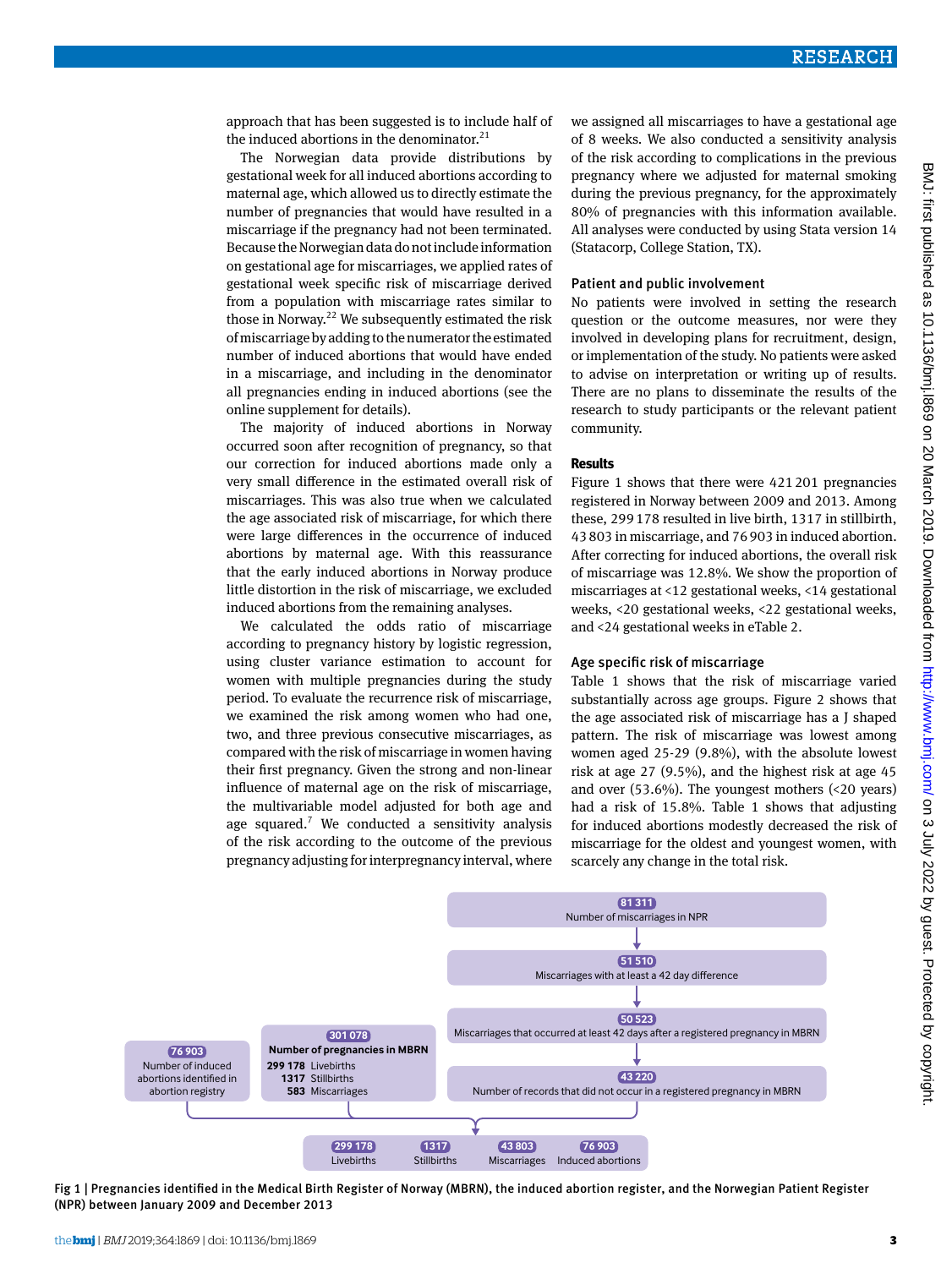|                      |             |                |                    |                   | Miscarriage                  |                              |
|----------------------|-------------|----------------|--------------------|-------------------|------------------------------|------------------------------|
| Age (years)          | Pregnancies | Live births    | <b>Stillbirths</b> | Induced abortions | Excluding induced abortions* | Including induced abortionst |
| $\langle 20 \rangle$ | 17066       | 5792 (33.9)    | 28(0.2)            | 10083 (59.1)      | 1163(16.7)                   | 2698 (15.8)                  |
| $20 - 24$            | 70829       | 43 373 (61.2)  | 172(0.2)           | 21811 (30.8)      | 5473 (11.2)                  | 7987 (11.3)                  |
| $25 - 29$            | 122137      | 94 022 (77.0)  | 352(0.3)           | 17 591 (14.4)     | 10172(9.7)                   | 11910 (9.8)                  |
| $30 - 34$            | 123266      | 97 631 (79.2)  | 402(0.3)           | 13 312 (10.8)     | 11921 (10.8)                 | 13 362 (10.8)                |
| $35 - 39$            | 68502       | 48 590 (70.9)  | 300(0.4)           | 9793(14.3)        | 9819 (16.7)                  | 11414 (16.7)                 |
| $40 - 44$            | 18076       | 9340 (51.7)    | 59(0.3)            | 4004 (22.2)       | 4673 (33.2)                  | 5820 (32.2)                  |
| 245                  | 1315        | 430 (32.7)     | 4(0.3)             | 309(23.5)         | 572 (56.9)                   | 705 (53.6)                   |
| Missing information  | 10          | $\Omega$       | $\Omega$           | $\Omega$          | 10 (NA)                      | $\Omega$                     |
| Total                | 421201      | 299 178 (71.0) | 1317(0.3)          | 76 903 (18.3)     | 43803 (12.7)                 | 53 906 (12.8)                |

Table 1 | Frequency of pregnancy outcomes in Norway between 2009 and 2013 by maternal age. Values are numbers (percentages) unless stated otherwise

\*From the denominator.

†That would have resulted in a miscarriage in the numerator and all induced abortions in the denominator.

#### Pregnancy history and risk of miscarriage

Table 2 shows that the risk of miscarriage was increased in women whose previous pregnancy ended in a stillbirth (adjusted odds ratio 1.30, 95% confidence interval 1.11 to 1.53) or miscarriage (1.65, 1.59 to 1.71), compared with women with no previous pregnancy. The risk was also higher for women with a history of neonatal death, although the numbers were small and the estimate was imprecise. Associations were similar in our sensitivity analysis adjusting for interpregnancy interval (eTable 3). There was a strong recurrence risk of miscarriage, which remained after adjustment for maternal age. Table 3 shows that after one miscarriage, the adjusted odds ratio of another was 1.54 (95% confidence interval 1.48 to 1.60). This increased to 2.21 (2.03 to 2.41) after two consecutive miscarriages, and 3.97 (3.29 to 4.78) after three or more consecutive miscarriages.

#### Pregnancy complications and risk of miscarriage

Other adverse outcomes in previous pregnancies also predicted a higher risk of miscarriage. Table 4 shows that the risk of miscarriage was higher if the previous live birth was preterm (adjusted odds ratio 1.22, 95% confidence interval 1.12 to 1.29), if the previous pregnancy included a diagnosis of gestational diabetes (1.19, 1.05 to 1.36), or if the delivery method was caesarean section (1.16, 1.12 to 1.21). Women whose previous delivery had been post-term had a slightly reduced risk of miscarriage (0.84, 0.79 to 0.90). There was weak evidence for



Fig 2 | Risk of miscarriage according to maternal age. The bars for each point reflect the 95% confidence intervals

an increased risk after delivery of infants small for gestational age, large for gestational age, or with a congenital malformation. Pre-eclampsia in the previous pregnancy was not associated with increased risk of miscarriage. The associations between complications in the previous pregnancy and miscarriage remained similar when adjusting for the interpregnancy interval and smoking in the previous pregnancy (eTable 4).

The outcome of pregnancies of women for whom we had information from their own birth record was very similar to outcomes for women lacking this information (eTable 5). Table 5 shows that using information from the women's own birth record, we identified a modest increased risk of miscarriage if the woman herself had been born small for gestational age (adjusted relative risk 1.08, 95% confidence interval 1.04 to 1.13). In contrast, there was no evidence of increased risk for women exposed to pre-eclampsia in utero, or for women born large for gestational age, preterm, or postterm.

### **Discussion**

Miscarriage is a common outcome of pregnancy, but the rate is challenging to estimate because of inconsistent registration and documentation. Few countries have population registries that include miscarriage. In Norway, miscarriage data has been consistently collected since 2008. In this first description of the Norwegian register data, we can confirm some observations with new precision, by using contemporary, comprehensive national data from a high income country.

#### Strengths and weaknesses of this study

Important strengths of our study include the population based design, the prospective collection of the data, and the availability of information from the woman's own birth record. Limitations include likely under ascertainment of early miscarriages. The patient register captures only miscarriages that led to a consultation with specialist healthcare services. Women who had contact only with their general practitioner are therefore not in the patient register. However, in Norway, most women who recognise a miscarriage are likely to receive care from a specialist as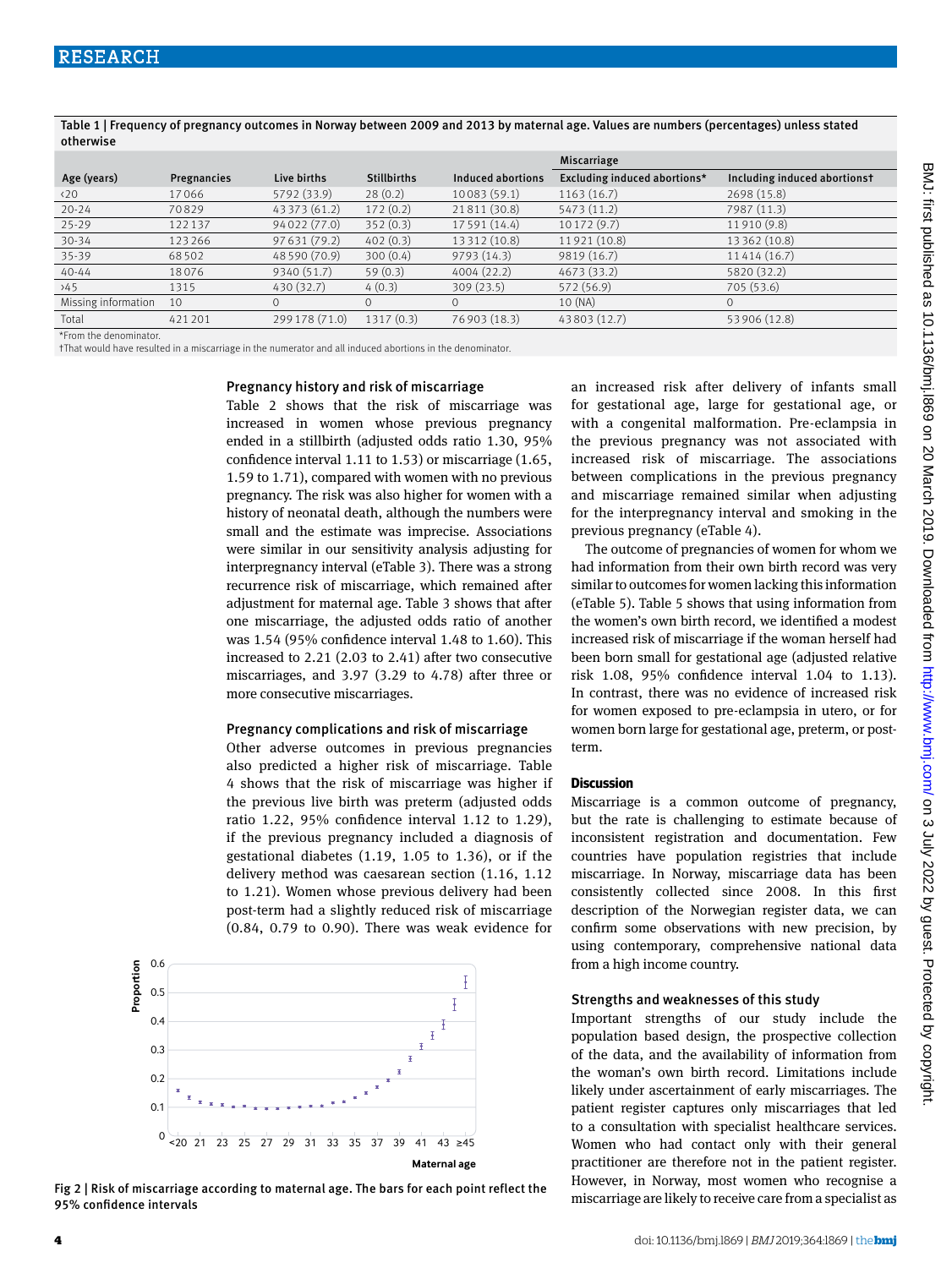| Table 2   Risk of miscarriage in Norway between 2009 and 2013 according to the outcome of the previous pregnancy (n=315963*) |                                                         |                            |                               |
|------------------------------------------------------------------------------------------------------------------------------|---------------------------------------------------------|----------------------------|-------------------------------|
| Previous pregnancy                                                                                                           | Total number of pregnancies excluding induced abortions | Number of miscarriages (%) | Adjusted todds ratio (95% CI) |
| No previous pregnancy                                                                                                        | 127 150                                                 | 14791 (11.6)               | Ref                           |
| Live birth                                                                                                                   | 157763                                                  | 19 170 (12.2)              | $0.91(0.89 \text{ to } 0.94)$ |
| Stillbirth                                                                                                                   | 1175                                                    | 205(17.5)                  | $1.30(1.11 \text{ to } 1.53)$ |
| Miscarriage                                                                                                                  | 29434                                                   | 6214(21.1)                 | $1.65(1.59 \text{ to } 1.71)$ |
| Neonatal death                                                                                                               | 441                                                     | 75 (17.0)                  | $1.28(0.97 \text{ to } 1.64)$ |
|                                                                                                                              |                                                         |                            |                               |

\*105 238 pregnancies excluded from the analysis because of unknown pregnancy history or because the previous or current pregnancy was an induced abortion. †Adjusted for age.

> these will be able to provide ultrasound confirmation on the pregnancy status. All prenatal care in Norway is free of charge and available to all women in the country. Births to Norwegians outside Norway are not registered in the birth register. For some women we therefore lacked information on the outcome of the woman's previous pregnancy. Also, for women born outside Norway, her own birth record was not in the register, and we did not know whether she herself was preterm, small for gestational age, etc. However, there was little difference in pregnancy outcomes in women with and without this information.

The associations of risk of miscarriage with complications in previous pregnancies point to the presence of causal factors that increase the risk of both. Information on potential causal factors is limited in the national registries. We can show that maternal smoking does not contribute to the associations, but we lack information on paternal age, maternal ethnicity, education, and body mass index. Ethnicity could be important since we know that 14% of Norwegians are immigrants (and ~25% of pregnancies in the current study were to women born outside of Norway). $^{23}$  Although most immigrants are from other Nordic and eastern European countries, there are immigrant groups that possibly have a greater underlying risk of miscarriage compared with ethnic Norwegians.24-26 More focused studies with more detailed information might be able to identify new underlying causes for both miscarriage and related pregnancy complications.

The overall risk of miscarriage among recognised pregnancies in Norway was 12.8%. This risk is remarkably similar to reports from other Nordic countries (range of 13% to  $14\%$ ).<sup>5-7</sup> Estimates from the United States and Canada were more variable (range of 9% to 20%).<sup>2-4</sup> This consistency with other Nordic studies, and with prospective studies with full ascertainment of early miscarriages, provides some reassurance that the Norwegian registries capture most recognised miscarriages. Future research could estimate the extent of Norwegian miscarriages managed in a non-specialist setting (eg, by general practitioners, community nurses, or midwives).

As expected,<sup>7 11</sup> the risk of miscarriage was strongly related to maternal age. The risk was moderately increased (15.8%) for women under the age of 20, with the absolute lowest risk (9.5%) at age 27, and then rising nearly linearly after the age of 30 to reach 54% at ages 45 and over (fig 2). The increased risk among young women is a curious finding. In a Danish study, the apparent increase among younger women did not persist after a crude adjustment for induced abortions.<sup>7</sup> When we made a similar crude adjustment (adding half of induced abortions to the denominator), the increase among the youngest women was likewise mostly removed, but when we made the more precise adjustment, a higher risk among the youngest women persisted. This could indicate unrecognised social causes of miscarriage, or an effect of reproductive immaturity. The fact that our careful adjustment for induced abortions made little difference to any of the age estimates is presumably owing to the fact that induced abortions in Norway occur too early (84% in the first 9 weeks) to materially interfere with the miscarriage calculation.

Women vary in their risk of miscarriage at a given age, for reasons that are not well understood. A miscarriage marks a woman as being at relatively higher risk, and this risk is expressed in subsequent pregnancies. Controlling for maternal age, the odds ratio for miscarriage increased from 1.5 after one miscarriage to 2.2 after two and 4.0 after three. Recurrence risk has been previously reported, although not with this precision or to this extent.<sup>27</sup>

We found evidence that certain other pregnancy outcomes cluster with the risk of miscarriage, suggesting that these outcomes might share underlying causes. Specifically, the risk of miscarriage was moderately increased among women who had experienced a stillbirth, preterm delivery, or gestational diabetes in their previous pregnancy. No previous studies have considered those pregnancy outcomes as risk factors

| Table 3   Recurrence risk of miscarriage in Norway between 2009 and 2013 after consecutive miscarriages (n=156584*) |                                                         |                            |                               |  |
|---------------------------------------------------------------------------------------------------------------------|---------------------------------------------------------|----------------------------|-------------------------------|--|
| Previous miscarriages                                                                                               | Total number of pregnancies excluding induced abortions | Number of miscarriages (%) | Adjusted todds ratio (95% CI) |  |
| No previous pregnancy                                                                                               | 127150                                                  | 14791 (11.6)               | Ref                           |  |
|                                                                                                                     | 25575                                                   | 5051 (19.8)                | $1.54(1.48 \text{ to } 1.60)$ |  |
|                                                                                                                     | 3208                                                    | 890 (27.7)                 | $2.21(2.03 \text{ to } 2.41)$ |  |
| 3 or more                                                                                                           | 651                                                     | 273(41.9)                  | 3.97 (3.29 to 4.78)           |  |

\*264 617 pregnancies excluded from the analysis because of unknown pregnancy history or because the previous or current pregnancy was an induced abortion or because the previous pregnancy was a live birth or a stillbirth. †Adjusted for age.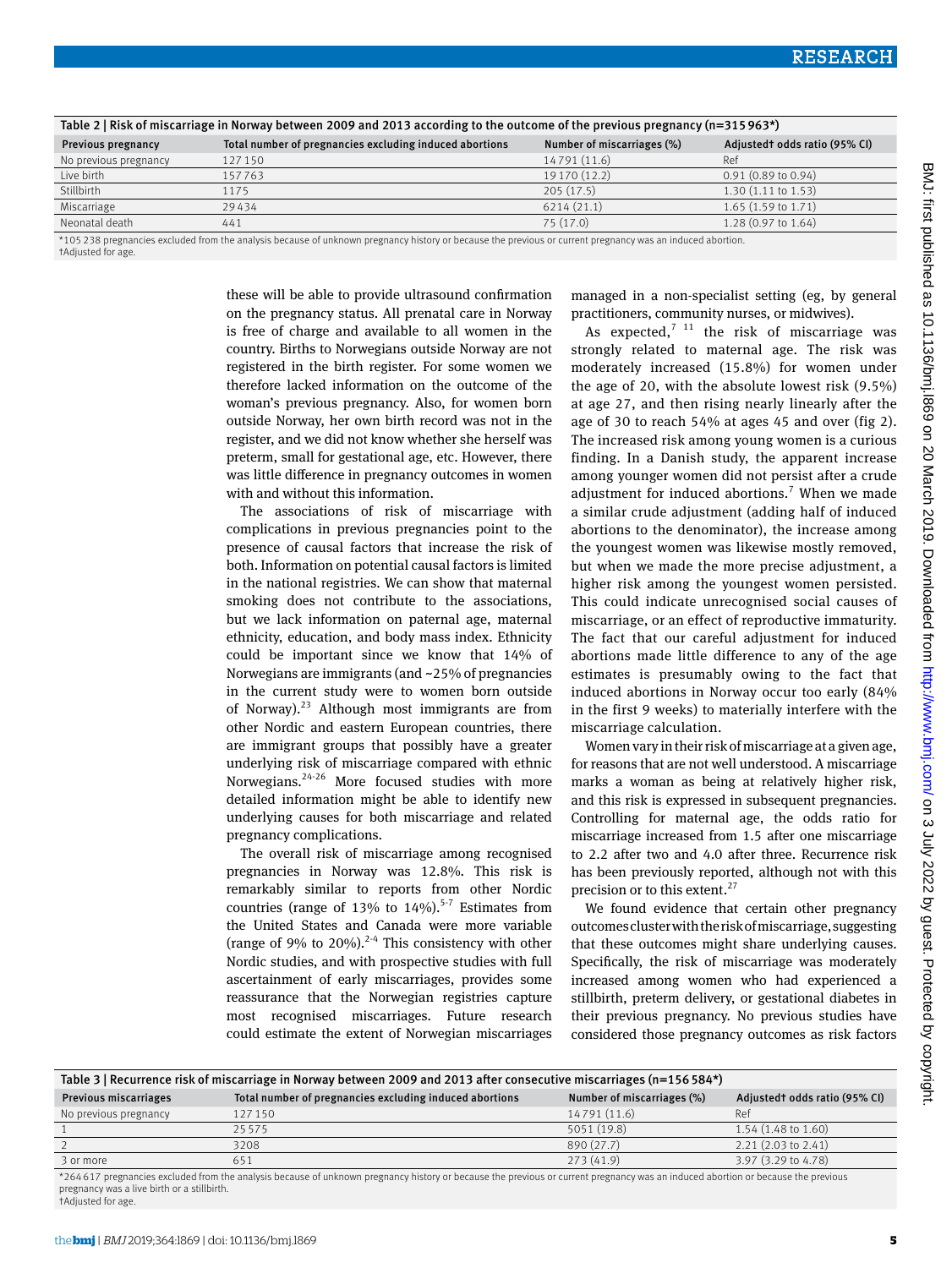| Table 4   Risk of miscarriage in Norway between 2009 and 2013 according to complications in the previous live birth pregnancy (n=158 204*) |                                                         |                            |                               |  |
|--------------------------------------------------------------------------------------------------------------------------------------------|---------------------------------------------------------|----------------------------|-------------------------------|--|
| <b>Exposure</b>                                                                                                                            | Total number of pregnancies excluding induced abortions | Number of miscarriages (%) | Adjusted todds ratio (95% CI) |  |
| Gestational age at delivery:                                                                                                               |                                                         |                            |                               |  |
| Preterm                                                                                                                                    | 8639                                                    | 1261(14.7)                 | $1.22$ (1.12 to 1.29)         |  |
| Term                                                                                                                                       | 136286                                                  | 16436 (12.2)               | Ref                           |  |
| Post-term                                                                                                                                  | 11602                                                   | 1272(11.1)                 | $0.84$ (0.79 to 0.90)         |  |
| Fetal growth:                                                                                                                              |                                                         |                            |                               |  |
| Small for gestational age                                                                                                                  | 13014                                                   | 1642 (12.6)                | $1.06$ (1.01 to 1.12)         |  |
| Normal for gestational age                                                                                                                 | 130366                                                  | 15 5 95 (12.0)             | Ref                           |  |
| Large for gestational age                                                                                                                  | 13109                                                   | 1727 (13.2)                | $1.05(0.99 \text{ to } 1.10)$ |  |
| Congenital malformation:                                                                                                                   |                                                         |                            |                               |  |
| <b>No</b>                                                                                                                                  | 150791                                                  | 18288 (12.1)               | Ref                           |  |
| Yes                                                                                                                                        | 7413                                                    | 957 (12.9)                 | 1.07 (0.99 to 1.14)           |  |
| Pre-eclampsia:                                                                                                                             |                                                         |                            |                               |  |
| <b>No</b>                                                                                                                                  | 152266                                                  | 18505 (12.2)               | Ref                           |  |
| Yes                                                                                                                                        | 5938                                                    | 740 (12.5)                 | $1.04$ (0.96 to 1.13)         |  |
| Gestational diabetes:                                                                                                                      |                                                         |                            |                               |  |
| <b>No</b>                                                                                                                                  | 156405                                                  | 18962 (12.1)               | Ref                           |  |
| Yes                                                                                                                                        | 1799                                                    | 283(15.7)                  | 1.19 (1.05 to 1.36)           |  |
| Caesarean section:                                                                                                                         |                                                         |                            |                               |  |
| <b>No</b>                                                                                                                                  | 135858                                                  | 16029 (11.8)               | Ref                           |  |
| Yes                                                                                                                                        | 22346                                                   | 3216 (14.4)                | $1.16(1.12 \text{ to } 1.21)$ |  |
| Acute                                                                                                                                      | 6284                                                    | 1047(16.7)                 | $1.29(1.20 \text{ to } 1.39)$ |  |
| Elective                                                                                                                                   | 15918                                                   | 2149 (13.5)                | $1.11(1.06 \text{ to } 1.17)$ |  |
| Unspecified                                                                                                                                | 144                                                     | 20(13.9)                   | 1.04 (0.63 to 1.70)           |  |

\*127 150 pregnancies excluded because the woman had no previous registered pregnancy; 1175 pregnancies excluded because the previous pregnancy was a stillbirth, 29 434 pregnancies excluded because the previous pregnancy was a miscarriage; and 105 238 pregnancies excluded because the outcome of the previous pregnancy was unknown or an induced abortion. †Adjusted for age.

> for miscarriage. Our results for preterm delivery are supported by the temporally reverse association, with previous studies reporting a higher risk of preterm birth among women with a history of miscarriage.<sup>14 16 28-31</sup> Possible shared pathways include cervical insufficiency and infections,  $14\,16\,28\cdot31$  although these are speculative. There are a few clues in the literature suggesting that glucose metabolism abnormalities could increase both the risk of miscarriage and preterm delivery.<sup>32-35</sup>

> Unexpectedly, there was a small increased risk of miscarriage among women who were small for gestational age at their own birth. There are no obvious mechanisms for this finding, and it remains to be confirmed in future studies. However, there could be shared genetic or risk related exposures between mothers and daughters (eg, smoking), that potentially explain this association.

> We also observed a small increase in the risk of miscarriage after a caesarean section. A systematic review of caesarean section and subsequent risk of

miscarriage has reported inconsistent effects, with relative risk or odds ratio estimates ranging from 0.76 to  $1.32^{19}$  This systematic review did not pool the results from individual studies owing to the heterogeneity among studies, including varying definitions of miscarriage or early fetal demise. It is possible that the underlying problem leading to delivery by caesarean section also increases the risk of miscarriage in the subsequent pregnancy.<sup>19</sup> We did not have sufficient detailed information to explore the role of factors necessitating delivery by caesarean section.

### Conclusion

Population based data from Norway provide precise estimates of the risk of miscarriage related to maternal age, with the lowest risk at age 27. The risk of miscarriage increases as much as fourfold after three consecutive previous miscarriages, implying considerable variability in risk between couples.

| Table 5   Risk of miscarriage in Norway between 2009 and 2013 according to the women's own birth record (n=258954*) |                                                         |                            |                               |  |
|---------------------------------------------------------------------------------------------------------------------|---------------------------------------------------------|----------------------------|-------------------------------|--|
| <b>Exposure</b>                                                                                                     | Total number of pregnancies excluding induced abortions | Number of miscarriages (%) | Adjusted todds ratio (95% CI) |  |
| Gestational age at delivery:                                                                                        |                                                         |                            |                               |  |
| Preterm                                                                                                             | 10599                                                   | 1396 (13.2)                | $1.05(0.99 \text{ to } 1.12)$ |  |
| Term                                                                                                                | 194910                                                  | 24 462 (12.6)              | Ref                           |  |
| Post-term                                                                                                           | 38044                                                   | 4955 (13.0)                | 1.04 (1.00 to 1.08)           |  |
| Fetal growth:                                                                                                       |                                                         |                            |                               |  |
| Small for gestational age                                                                                           | 26397                                                   | 3598 (13.6)                | $1.08(1.04 \text{ to } 1.13)$ |  |
| Normal for gestational age                                                                                          | 195358                                                  | 24 5 7 1 (12.6)            | Ref                           |  |
| Large for gestational age                                                                                           | 21548                                                   | 2618 (12.2)                | $0.97(0.93 \text{ to } 1.02)$ |  |
| Pre-eclampsia:                                                                                                      |                                                         |                            |                               |  |
| <b>No</b>                                                                                                           | 252346                                                  | 31951 (12.7)               | Ref                           |  |
| Yes                                                                                                                 | 6608                                                    | 852 (12.9)                 | 1.06 (0.98 to 1.15)           |  |

\*76 903 pregnancies excluded because they resulted in an induced abortion; 1412 pregnancies excluded because the woman was born before the medical birth register was set up (1967); and 83 932 pregnancies excluded because the woman was born outside of Norway. †Adjusted for age.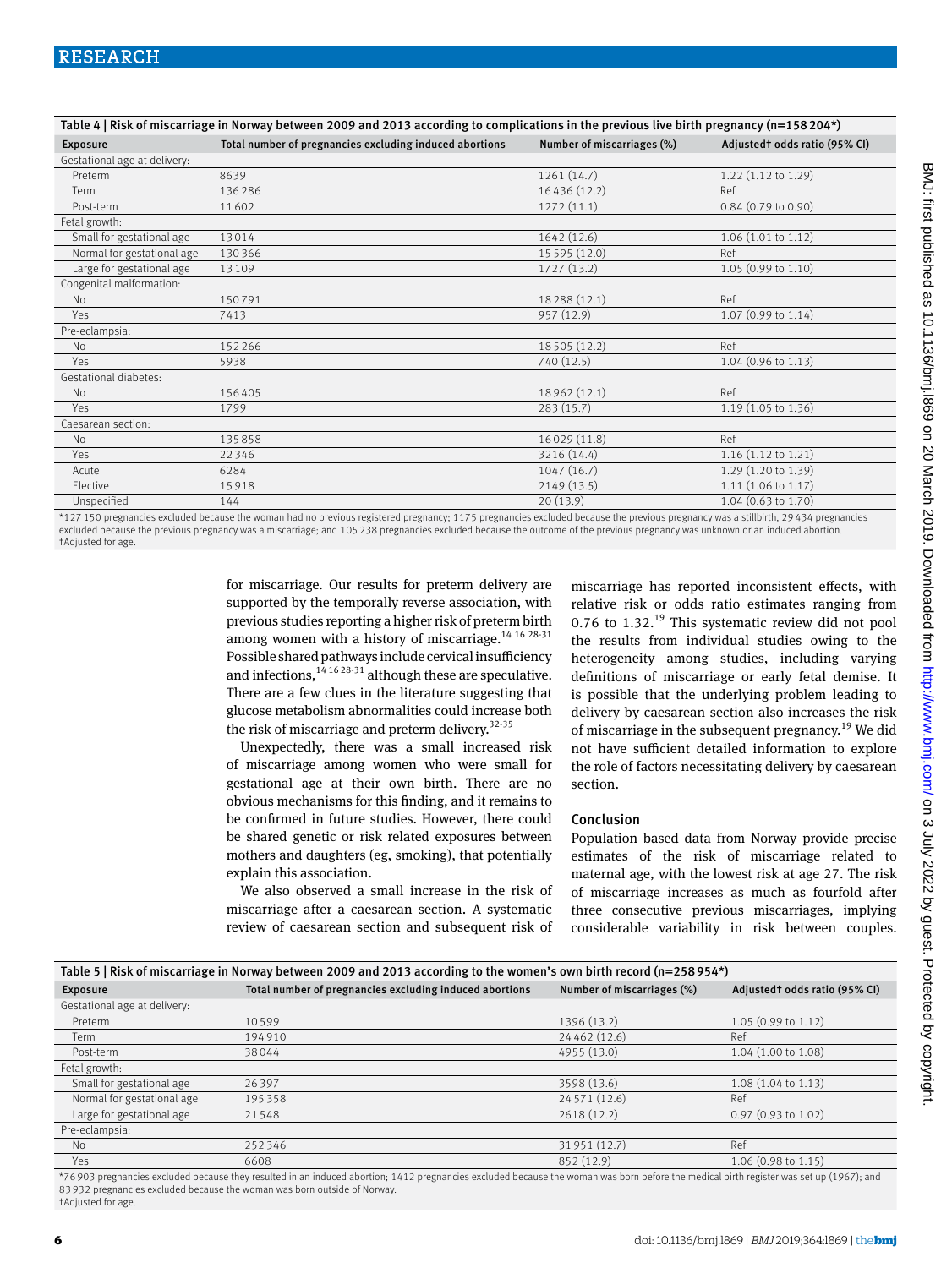Exploratory associations suggest that the risk of miscarriage is linked to some previous pregnancy complications (stillbirth, preterm delivery, and gestational diabetes). More focused studies of these associations might lead to new insights regarding the shared underlying causes of pregnancy complications and miscarriage.

Contributors: MCM, AJW, and SEH conceived and designed the study. SEH obtained access to data. MCM conducted the data analysis and drafted the initial version of the manuscript. CRW and NHM provided important insight during the data analysis. All authors contributed in the interpretation of the data and critically revised the manuscript. All authors had full access to the data in the study and can take responsibility for the integrity of the data and the accuracy of the data analysis. MCM is the guarantor. The corresponding author attests that all listed authors meet authorship criteria and that no others meeting the criteria have been omitted.

Funding: This research was supported by the Research Council of Norway through its Centres of Excellence funding scheme, project number 262700. The work was also supported by the Intramural Program of the National Institute of Environmental Health Sciences, NIH (AJW and CRW). MCM works at the Medical Research Council (MRC) Integrative Epidemiology Unit at the University of Bristol which receives infrastructure funding from the UK MRC (MC\_UU\_00011/6), and she is also supported by a fellowship from the UK MRC (MR/ M009351/1). The funders had no role in the completion of the research project, the writing of the manuscript for publication, or the decision to publish the results.

Competing interests: All authors have completed the ICMJE uniform disclosure form at [www.icmje.org/coi\\_disclosure.pdf](http://www.icmje.org/coi_disclosure.pdf) and declare: no support from any organisation for the submitted work; no financial relationships with any organisations that might have an interest in the submitted work in the previous three years; no other relationships or activities that could appear to have influenced the submitted work.

Ethical approval: The national register linkage was approved by the Regional Committee for Medical and Health Research Ethics for South/East Norway (2014/404).

Data sharing: No additional data are available.

The lead author (MCM) affirms that the manuscript is an honest, accurate, and transparent account of the study being reported; that no important aspects of the study have been omitted; and that any discrepancies from the study as planned have been explained.

This is an Open Access article distributed in accordance with the terms of the Creative Commons Attribution (CC BY 4.0) license, which permits others to distribute, remix, adapt and build upon this work, for commercial use, provided the original work is properly cited. See: [http://creativecommons.org/licenses/by/4.0/.](http://creativecommons.org/licenses/by/4.0/)

- 1 Ammon Avalos L, Galindo C, Li DK. A systematic review to calculate background miscarriage rates using life table analysis. *Birth Defects Res A Clin Mol Teratol* 2012;94:417-23. doi:10.1002/bdra.23014
- 2 Wilcox AJ, Weinberg CR, O'Connor JF, et al. Incidence of early loss of pregnancy. *N Engl J Med* 1988;319:189-94. doi:10.1056/ nejm198807283190401
- 3 Almeida ND, Basso O, Abrahamowicz M, Gagnon R, Tamblyn R. Risk of Miscarriage in Women Receiving Antidepressants in Early Pregnancy, Correcting for Induced Abortions. *Epidemiology*  2016;27:538-46. doi:10.1097/EDE.0000000000000484
- 4 Rossen LM, Ahrens KA, Branum AM. Trends in Risk of Pregnancy Loss Among US Women, 1990-2011. *Paediatr Perinat Epidemiol* 2018;32:19-29. doi:10.1111/ppe.12417
- 5 Adolfsson A, Larsson PG. Cumulative incidence of previous spontaneous abortion in Sweden in 1983-2003: a register study. *Acta Obstet Gynecol Scand* 2006;85:741-7. doi:10.1080/00016340600627022
- Hemminki E, Forssas E. Epidemiology of miscarriage and its relation to other reproductive events in Finland. *Am J Obstet Gynecol* 1999;181:396-401. doi:10.1016/S0002- 9378(99)70568-5
- Nybo Andersen AM, Wohlfahrt J, Christens P, Olsen J, Melbye M. Maternal age and fetal loss: population based register linkage study. *BMJ* 2000;320:1708-12. doi:10.1136/ bmj.320.7251.1708
- Eskild A, Vatten LJ, Nesheim BI, Vangen S. The estimated risk of miscarriage should be corrected for induced abortion rates. *Acta Obstet Gynecol Scand* 2009;88:569-74. doi:10.1080/00016340902814567
- 9 Agenor A, Bhattacharya S. Infertility and miscarriage: common pathways in manifestation and management. *Womens Health (Lond)* 2015;11:527-41. doi:10.2217/WHE.15.19
- 10 Garrido-Gimenez C, Alijotas-Reig J. Recurrent miscarriage: causes, evaluation and management. *Postgrad Med J* 2015;91:151-62. doi:10.1136/postgradmedj-2014-132672
- 11 de La Rochebrochard E, Thonneau P. Paternal age and maternal age are risk factors for miscarriage; results of a multicentre European study. *Hum Reprod* 2002;17:1649-56. doi:10.1093/ humrep/17.6.1649
- 12 Bhattacharya S, Townend J, Shetty A, Campbell D, Bhattacharya S. Does miscarriage in an initial pregnancy lead to adverse obstetric and perinatal outcomes in the next continuing pregnancy? *BJOG* 2008;115:1623-9. doi:10.1111/j.1471-0528.2008.01943.x
- 13 Dempsey MA, Flood K, Burke N, et al. Perinatal outcomes of women with a prior history of unexplained recurrent miscarriage. *J Matern Fetal Neonatal Med* 2015;28:522-5. doi:10.3109/14767058.2014. 923394
- 14 Field K, Murphy DJ. Perinatal outcomes in a subsequent pregnancy among women who have experienced recurrent miscarriage: a retrospective cohort study. *Hum Reprod* 2015;30:1239-45. doi:10.1093/humrep/dev044
- 15 North RA, McCowan LM, Dekker GA, et al. Clinical risk prediction for pre-eclampsia in nulliparous women: development of model in international prospective cohort. *BMJ* 2011;342:d1875. doi:10.1136/bmj.d1875
- 16 Oliver-Williams C, Fleming M, Wood AM, Smith G. Previous miscarriage and the subsequent risk of preterm birth in Scotland, 1980-2008: a historical cohort study. *BJOG* 2015;122:1525-34. doi:10.1111/1471-0528.13276
- 17 Trogstad L, Magnus P, Skjaerven R, Stoltenberg C. Previous abortions and risk of pre-eclampsia. *Int J Epidemiol* 2008;37:1333- 40. doi:10.1093/ije/dyn167
- 18 O'Neill SM, Agerbo E, Kenny LC, et al. Cesarean section and rate of subsequent stillbirth, miscarriage, and ectopic pregnancy: a Danish register-based cohort study. *PLoS Med* 2014;11:e1001670. doi:10.1371/journal.pmed.1001670
- 19 O'Neill SM, Kearney PM, Kenny LC, et al. Caesarean delivery and subsequent stillbirth or miscarriage: systematic review and meta-analysis. *PLoS One* 2013;8:e54588. doi:10.1371/journal. pone.0054588
- 20 Weintraub AY, Sheiner E, Bashiri A, Shoham-Vardi I, Mazor M. Is there a higher prevalence of pregnancy complications in a live-birth preceding the appearance of recurrent abortions? *Arch Gynecol Obstet* 2005;271:350-4. doi:10.1007/s00404-004-0640-z
- 21 Susser E. Spontaneous abortion and induced abortion: an adjustment for the presence of induced abortion when estimating the rate of spontaneous abortion from cross-sectional studies. *Am J Epidemiol* 1983;117:305-8. doi:10.1093/oxfordjournals.aje. a113542
- 22 Goldhaber MK Fireman BH The fetal life table revisited: spontaneous abortion rates in three Kaiser Permanente cohorts. *Epidemiology* 1991;2:33-9. doi:10.1097/00001648-199101000- 00006
- 23 Statistics Norway (SSB). 2019. 14 prosent av befolkningen er innvandrere/ 14 percent of the population are immigrants 2018. [https://www.ssb.no/befolkning/artikler-og-publikasjoner/14](https://www.ssb.no/befolkning/artikler-og-publikasjoner/14-prosent-av-befolkningen-er-innvandrere) [prosent-av-befolkningen-er-innvandrer](https://www.ssb.no/befolkning/artikler-og-publikasjoner/14-prosent-av-befolkningen-er-innvandrere)*e*.
- 24 Oniya O, Neves K, Ahmed B, Konje JC. A review of the reproductive consequences of consanguinity. *Eur J Obstet Gynecol Reprod Biol* 2019;232:87-96. doi:10.1016/j.ejogrb.2018.10.042
- 25 Tanner LD, Tucker LY, Postlethwaite D, Greenberg M. Maternal race/ ethnicity as a risk factor for cervical insufficiency. *Eur J Obstet Gynecol Reprod Biol* 2018;221:156-9. doi:10.1016/j.ejogrb.2017.12.009
- 26 Oliver-Williams CT, Steer PJ. Racial variation in the number of spontaneous abortions before a first successful pregnancy, and effects on subsequent pregnancies. *Int J Gynaecol Obstet* 2015;129:207-12. doi:10.1016/j.ijgo.2015.01.004
- 27 Bhattacharya S, Townend J, Bhattacharya S. Recurrent miscarriage: Are three miscarriages one too many? Analysis of a Scottish population-based database of 151,021 pregnancies. *Eur J Obstet Gynecol Reprod Biol* 2010;150:24-7. doi:10.1016/j. ejogrb.2010.02.015
- 28 Buchmayer SM, Sparén P, Cnattingius S. Previous pregnancy loss: risks related to severity of preterm delivery. *Am J Obstet Gynecol* 2004;191:1225-31. doi:10.1016/j.ajog.2004.02.066
- 29 Di Renzo GC, Giardina I, Rosati A, Clerici G, Torricelli M, Petraglia F, Italian Preterm Network Study Group. Maternal risk factors for preterm birth: a country-based population analysis. *Eur J Obstet Gynecol Reprod Biol* 2011;159:342-6. doi:10.1016/j.ejogrb.2011.09.024
- 30 Sneider K, Christiansen OB, Sundtoft IB, Langhoff-Roos J. Recurrence of second trimester miscarriage and extreme preterm delivery at 16-27 weeks of gestation with a focus on cervical insufficiency and prophylactic cerclage. *Acta Obstet Gynecol Scand* 2016;95:1383-90. doi:10.1111/aogs.13027